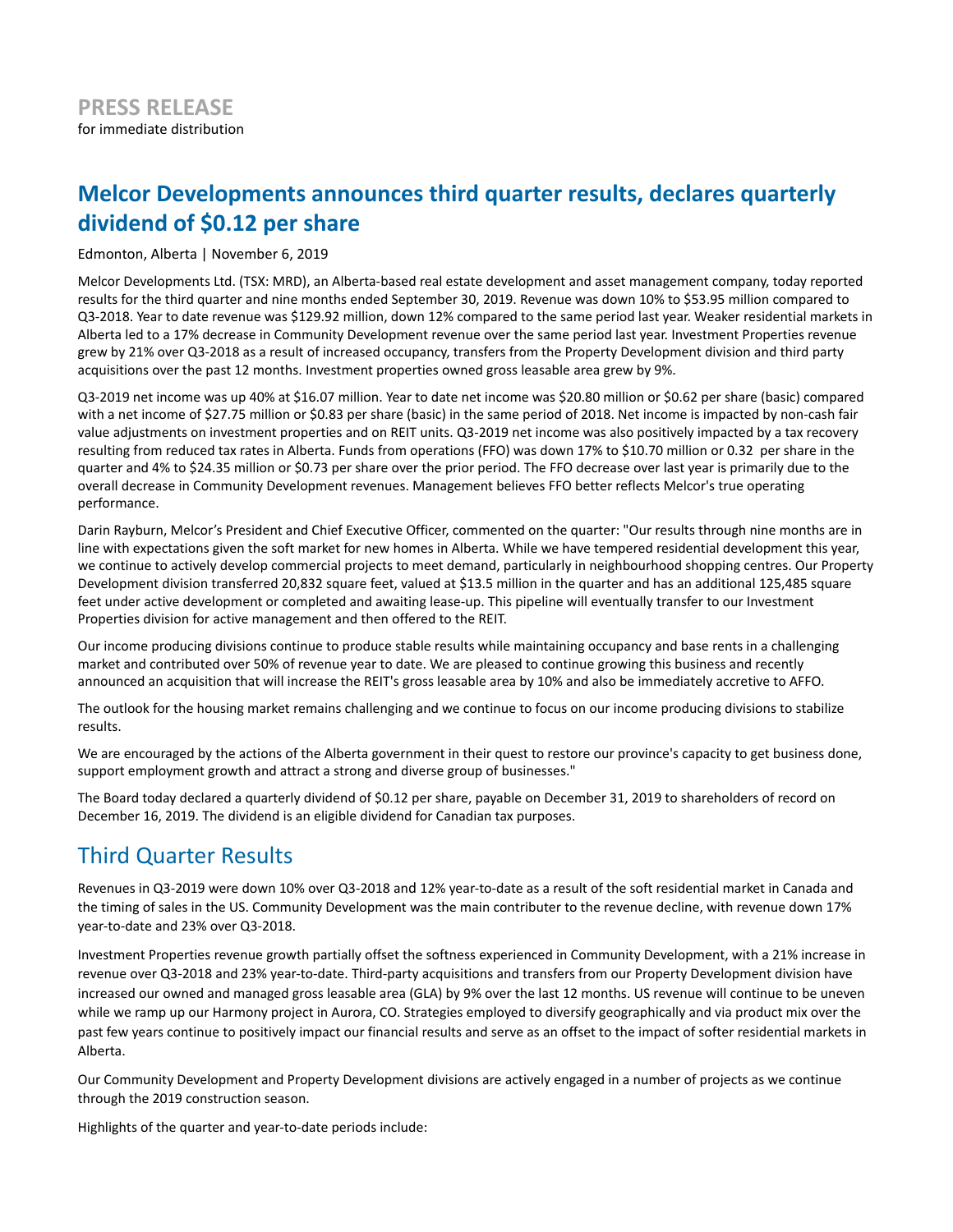### **FINANCIAL HIGHLIGHTS**

- Year-to-date revenue was down 12% to \$129.92 million as a result of softer residential sales and the timing of multi-family and commercial sales, which tend to fluctuate quarter to quarter.
- Year-to-date funds from operations (FFO) were down 4% to \$24.35 million compared to the same period last year. FFO was down 17% to \$10.70 million in Q3-2019 from \$12.84 million in Q3-2018 due to the decrease in revenue earned in our Community Developments division of 23% over Q3-2018 and 17% over the same period last year. Management believes funds from operations is a more accurate reflection of our true operating performance.
- Net income of \$16.07 million in the quarter was positively impacted by non-cash fair value gains on investment properties of \$3.30 million which were partially offset by non-cash fair value losses on REIT units of \$1.18 million. These gain and losses are driven by market forces outside of Melcor's control.

## **DIVISIONAL OPERATING HIGHLIGHTS**

- Our Community Development division began the initial phases of two new communities adjacent to successful communities in west Edmonton, and Airdrie, AB. All planned fall servicing and paving have been completed. The Community Development team has engaged in strategies and marketing programs to reduce slow-moving inventory, and single-family lot inventory is down 34% since September 30, 2018 as a result.
- Our Property Development team transferred 20,832 sf of GLA in Q3-2019 to our Investment Properties division and started 6,600 sf of new development during the quarter with a total of 32,379 sf currently under construction. A further 93,106 sf is complete and awaiting lease-up and/or transfer.
- With the 4% growth in total GLA via acquisitions and transfer from Property Development since September 30, 2018, our income-producing divisions (Investment Properties and REIT) revenue was up 7% over Q3-2018 and year-to-date. These divisions continue to yield stable results in spite of market challenges and achieved consistent occupancy and base rents.
- Our golf courses (Recreational Properties) enjoyed an early spring start and good fall conditions, offset by a wet summer. Overall, the total number of rounds played was up 7% at quarter end.

## **ACQUISITIONS FOR FUTURE GROWTH**

- Community Development purchased 158.03 acres of strategic land in Red Deer, AB for \$12.80 million and received vendor financing of \$8.80 million. This land will be planned for a residential community with a commercial component for a neighbourhood shopping centre. We have purchased 470.60 acres of land at a total cost of \$28.61 million and received total vendor financing of \$16.11 million year to date.
- Property Development acquired land from a third-party at a purchase price of \$1.05 million on August 1, 2019. The land is adjacent to and will be developed as part of the Kingsview Market regional shopping centre in Airdrie, AB.

### **SUBSEQUENT EVENTS**

- On October 10, 2019 we announced that the REIT had entered into an agreement to acquire a \$54.80 million third-party property (the "REIT Property Acquisition"), which is expected to close on or about November 12, 2019. This latest acquisition increases our portfolio gross leasable area by 9.7% and is expected to be immediately accretive to AFFO per unit. The purchase price will be partially satisfied through the issuance of a 5.10% unsecured convertible debenture (the "2019 REIT Debentures").
- On October 29, 2019 the REIT completed the placement of the 2019 REIT Debentures to the public for gross proceeds of \$46.00 million, including \$6.00 million issued pursuant to the exercise of an over-allotment option in full. The 2019 Debentures were issued in connection with the REIT Property Acquisition currently under contract and our intention to redeem the 5.50% \$34.50 million 2014 Debentures.

### **RETURNING VALUE**

- We continue to return value to our shareholders and unit holders:
	- $\circ$ We paid a quarterly dividend of \$0.12 per share on September 28, 2019. The REIT paid distributions of \$0.05625 per trust unit in July, August and September for a quarterly payout ratio of 97% and 100% year to date.
	- On November 6, 2019 we declared a quarterly dividend of \$0.12 per share, payable on December 31, 2019 to  $^\circ$ shareholders of record on December 16, 2019. The dividend is an eligible dividend for Canadian tax purposes.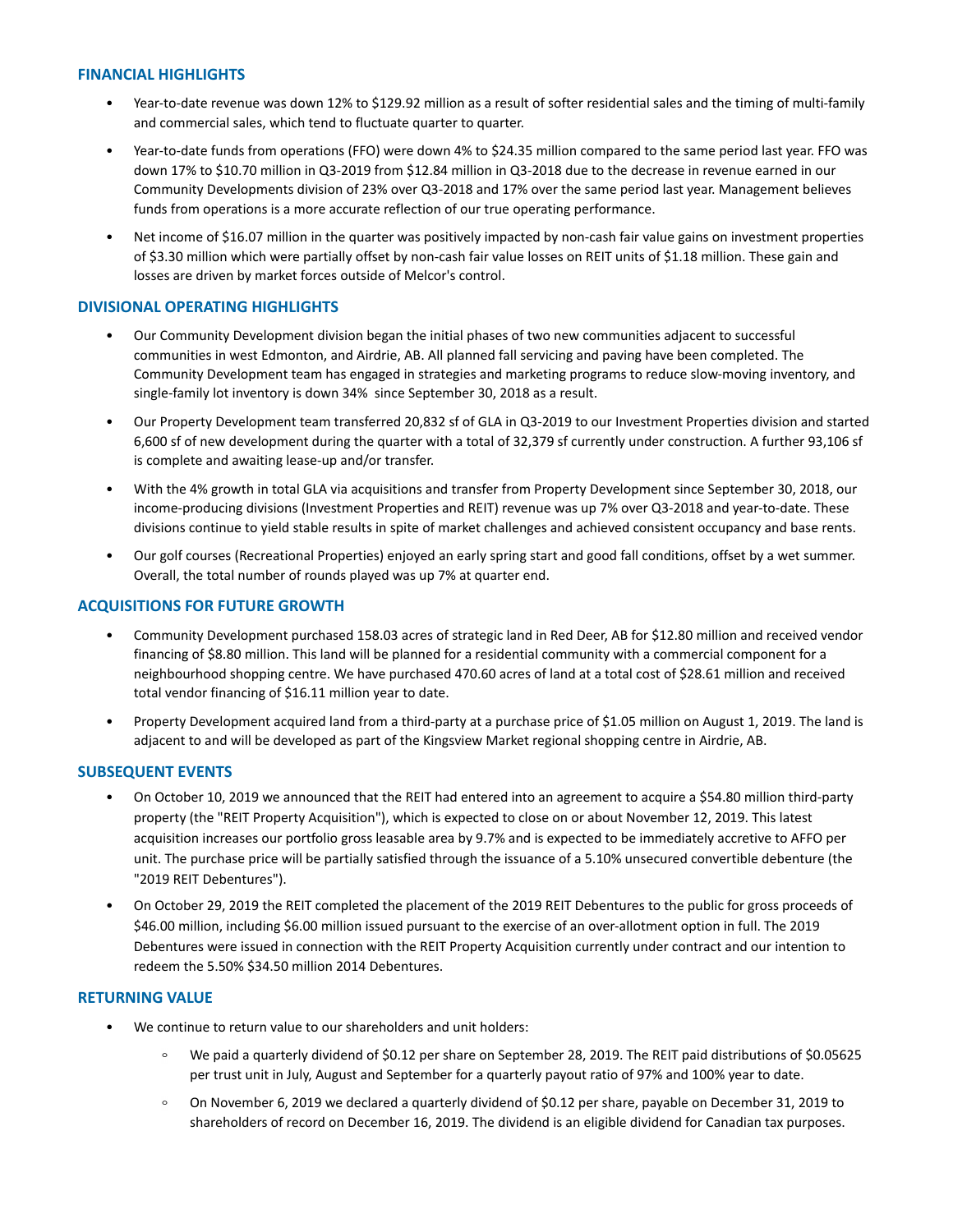# Selected Highlights

| (\$000s except as noted)       |            | <b>Three-months</b> |            |            | <b>Nine-months</b> |            |  |
|--------------------------------|------------|---------------------|------------|------------|--------------------|------------|--|
|                                | 30-Sept-19 | 30-Sept-18          | Change     | 30-Sept-19 | 30-Sept-18         | Change     |  |
| Revenue                        | 53,946     | 60,245              | $(10.5)$ % | 129,915    | 147,452            | $(11.9)$ % |  |
| Gross margin (%) *             | 43.5%      | 46.6%               | (6.7)%     | 49.5%      | 48.7%              | 1.6%       |  |
| Net income                     | 16,068     | 11,469              | 40.1 %     | 20,795     | 27,747             | $(25.1)\%$ |  |
| Net margin $(\%)$ *            | 29.8%      | 19.0%               | 56.8 %     | 16.0%      | 18.8%              | (14.9)%    |  |
| Funds from operations *        | 10,696     | 12,841              | $(16.7)\%$ | 24,348     | 25,456             | (4.4)%     |  |
| Per Share Data (\$)            |            |                     |            |            |                    |            |  |
| Basic earnings                 | 0.48       | 0.34                | 41.2 %     | 0.62       | 0.83               | $(25.3)$ % |  |
| Diluted earnings               | 0.48       | 0.34                | 41.2 %     | 0.62       | 0.83               | $(25.3)$ % |  |
| Funds from operations *        | 0.32       | 0.38                | (15.8)%    | 0.73       | 0.76               | $(3.9)$ %  |  |
| As at (\$000s except as noted) |            |                     |            | 30-Sept-19 | 31-Dec-18          | Change     |  |
| Shareholders' equity           |            |                     |            | 1,070,814  | 1,067,565          | 0.3%       |  |
| Total assets                   |            |                     |            | 2,044,964  | 2,023,076          | 1.1%       |  |
| Per Share Data (\$)            |            |                     |            |            |                    |            |  |
| Book value *                   |            |                     |            | 32.20      | 32.01              | 0.6%       |  |

#### **MD&A and Financial Statements**

Information included in this press release is a summary of results. This press release should be read in conjunction with Melcor's consolidated financial statements and management's discussion and analysis for the three and nine months ended September 30, 2019, which can be found on the company's website at www.Melcor.ca or on SEDAR (www.sedar.com).

#### **About Melcor Developments Ltd.**

Melcor is a diversified real estate development and asset management company that transforms real estate from raw land through to highquality finished product in both residential and commercial built form. Melcor develops and manages mixed-use residential communities, business and industrial parks, office buildings, retail commercial centres and golf courses. Melcor owns a well diversified portfolio of assets in Alberta, Saskatchewan, British Columbia, Arizona and Colorado.

Melcor has been focused on real estate since 1923. The company has built over 140 communities and commercial projects across Western Canada and today manages 4.23 million sf in commercial real estate assets and 608 residential rental units. Melcor is committed to building communities that enrich quality of life - communities where people live, work, shop and play.

Melcor's headquarters are located in Edmonton, Alberta, with regional offices throughout Alberta and in Kelowna, British Columbia and Phoenix, Arizona. Melcor has been a public company since 1968 and trades on the Toronto Stock Exchange (TSX:MRD).

#### **Forward Looking Statements**

In order to provide our investors with an understanding of our current results and future prospects, our public communications often include written or verbal forward-looking statements.

Forward-looking statements are disclosures regarding possible events, conditions, or results of operations that are based on assumptions about future economic conditions, courses of action and include future-oriented financial information.

This news release and other materials filed with the Canadian securities regulators contain statements that are forward-looking. These statements represent Melcor's intentions, plans, expectations, and beliefs and are based on our experience and our assessment of historical and future trends, and the application of key assumptions relating to future events and circumstances. Future-looking statements may involve, but are not limited to, comments with respect to our strategic initiatives for 2019 and beyond, future development plans and objectives, targets, expectations of the real estate, financing and economic environments, our financial condition or the results of or outlook of our operations.

By their nature, forward-looking statements require assumptions and involve risks and uncertainties related to the business and general economic environment, many beyond our control. There is significant risk that the predictions, forecasts, valuations, conclusions or projections we make will not prove to be accurate and that our actual results will be materially different from targets, expectations, estimates or intentions expressed in forward-looking statements. We caution readers of this document not to place undue reliance on